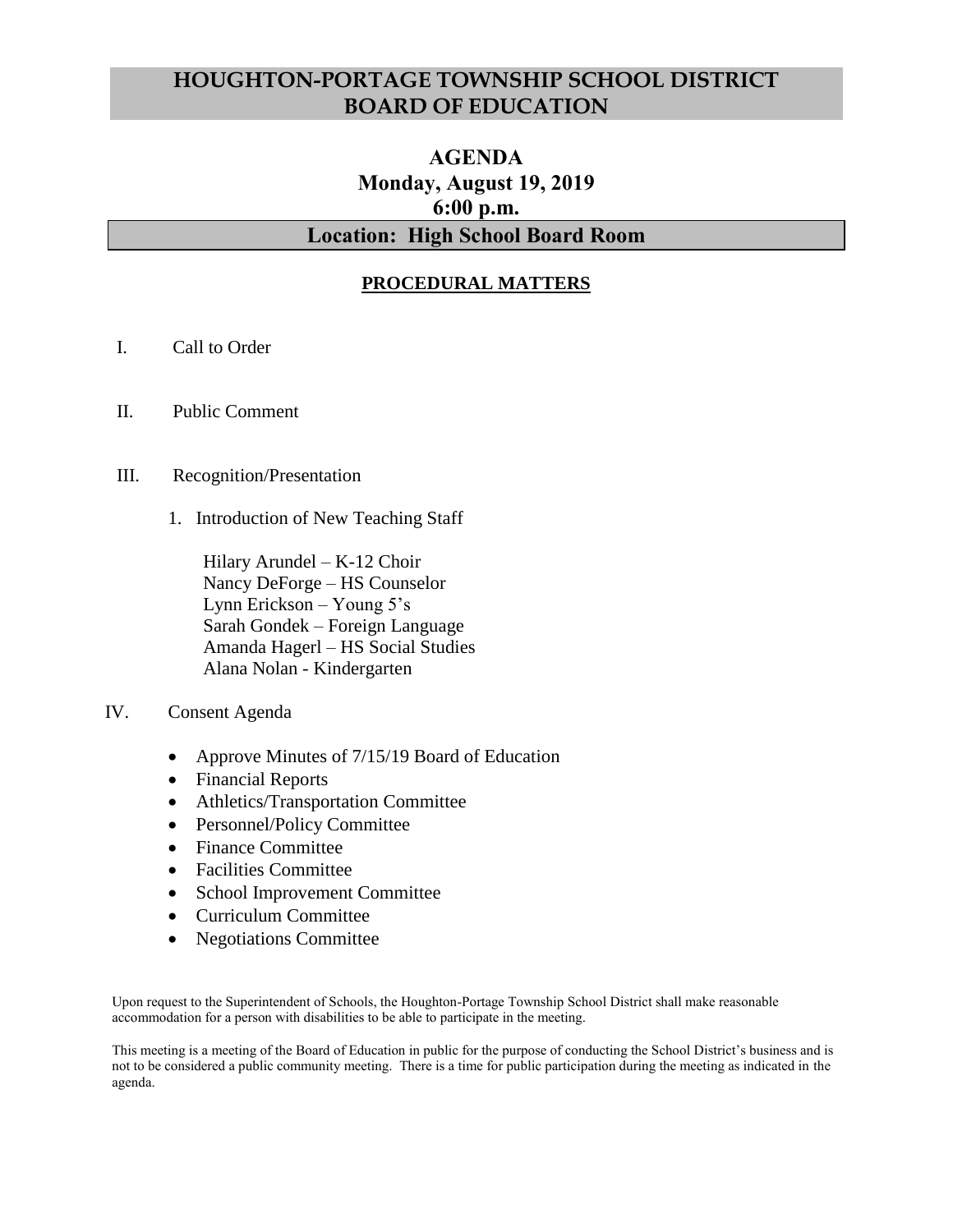- V. Administrative Reports
- VI. MASB, MASA & CCASB Reports

#### VII. Discussion Items

- 1. Enrollment Update
- 2. Certification of Delegates for MASB
- 3. Summer Updates

#### VIII. Action Items

- 1. Resolution to Continue Using WillSub
- 2. Acceptance of 2019-20 Elementary, Middle School & High School Handbooks
- 3. Approval of Houghton High School Course Listing
- 4. Resolution to Hire New Teaching Personnel

#### IX. Other Concerns or Public Comment

X. Adjournment

Upon request to the Superintendent of Schools, the Houghton-Portage Township School District shall make reasonable accommodation for a person with disabilities to be able to participate in the meeting.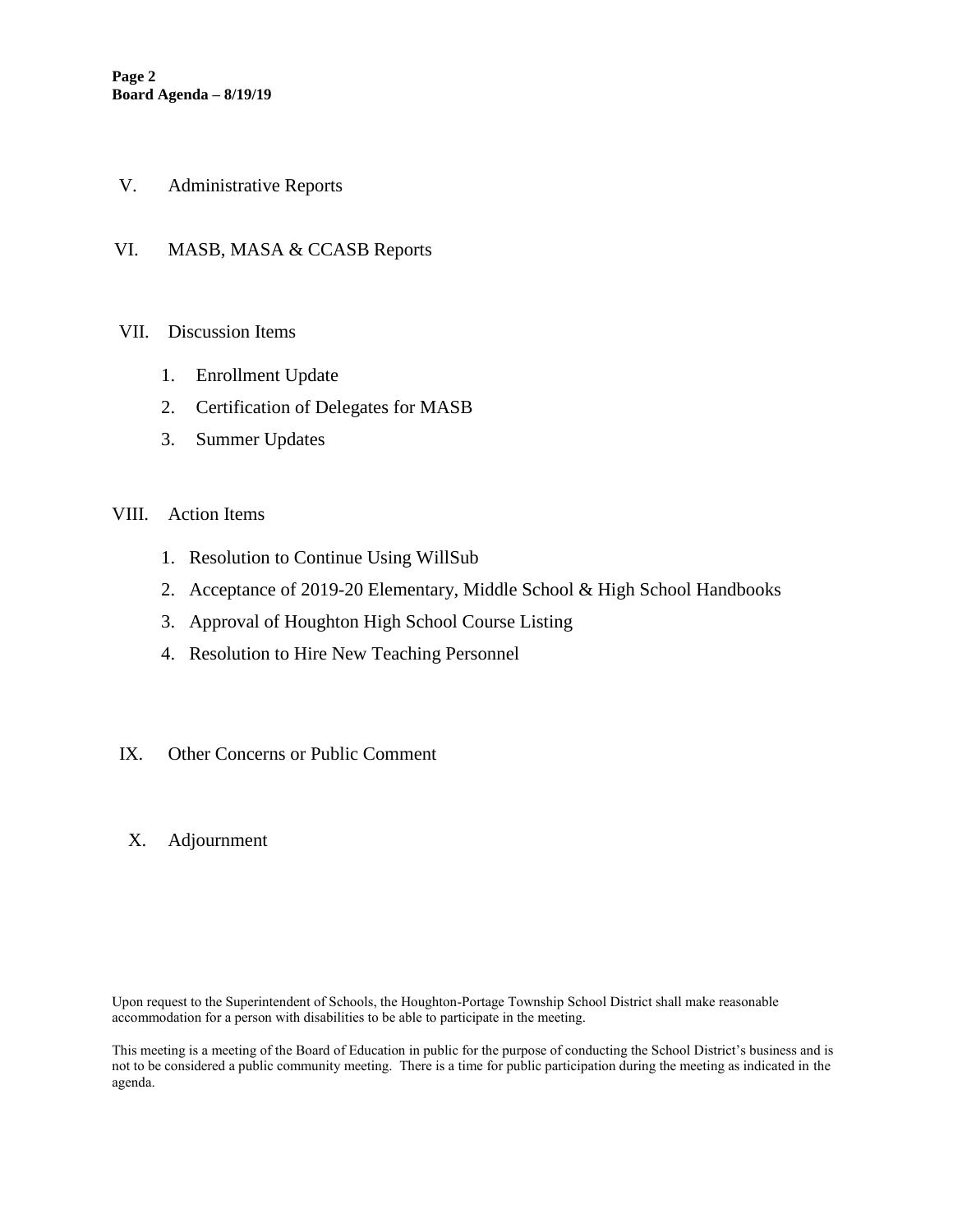# **DISCUSSION ITEMS**

## **1. Enrollment Update**

At the time of the Board meeting, the superintendent will provide an enrollment update.

## **2. Certification of Delegates for MASB**

At the time of the Board meeting, Brad Baltensperger will initiate a discussion regarding MASB delegate assembly representatives. Our Board needs to select one delegate and one alternate. This is done each year at this time.

## **3. Summer Updates**

At the time of the Board meeting, the superintendent will provide a summer update.

# **ACTION ITEMS**

## **1. Resolution to Continue Use of WillSub**

At the time of the Board meeting, the superintendent will ask that the Board approve a resolution to continue the use of WillSub for the hiring of substitute teachers, food service workers and others as needed.

## **2. Acceptance of 2019-20 Elementary, Middle School & High School Handbooks**

At the time of the Board meeting, the superintendent will request acceptance of the 2019- 20 Elementary School, Middle School and High School Handbooks. As you know, these handbooks were distributed to you via e-mail on 8/15/19.

Upon request to the Superintendent of Schools, the Houghton-Portage Township School District shall make reasonable accommodation for a person with disabilities to be able to participate in the meeting.